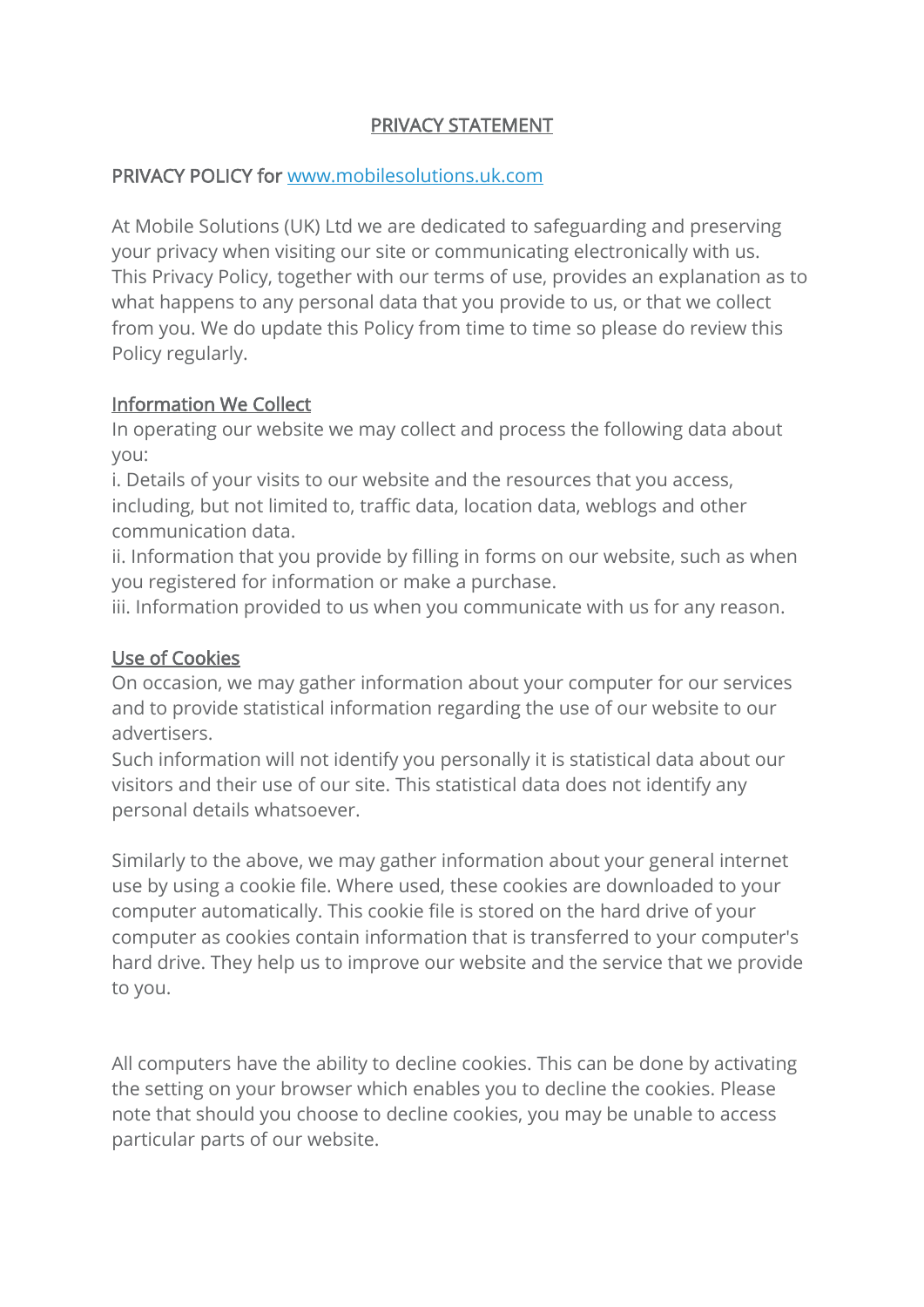Our advertisers may also use cookies, over which we have no control. Such cookies (if used) would be downloaded once you click on advertisements on our website.

## Use of Your Information

The information that we collect and store relating to you is primarily used to enable us to provide our services to you. In addition, we may use the information for the following purposes:

i. To provide you with information requested from us, relating to our products or services.

ii. To meet our contractual commitments to you.

We do not pass your details to any third parties

# Storing Your Personal Data

Data that is provided to us is stored on our secure servers. Details relating to any transactions entered into on our site will be encrypted to ensure its safety.

The transmission of information via the internet is not completely secure and therefore we cannot guarantee the security of data sent to us electronically and transmission of such data is therefore entirely at your own risk. Where we have given you (or where you have chosen) a password so that you can access certain parts of our site, you are responsible for keeping this password confidential.

# The Data Protection Act/GDPR

In accordance with the Data Protection Act, and the GDPR we have a legal duty to protect any information we collect from you. We will only use your information for the purpose as described and we do not pass on your details to any other third party. You have a right to access your personal data and rectify any inaccuracies.

Should you purchase of one of our products, we do not retain any payment details pertaining to the purchase

# Disclosing Your Information

Where applicable, we may disclose your personal information to any member of our group. This includes, where applicable, our subsidiaries, our holding company and its other subsidiaries (if any). We may disclose your details:

ii. Where we are legally required to disclose your information.